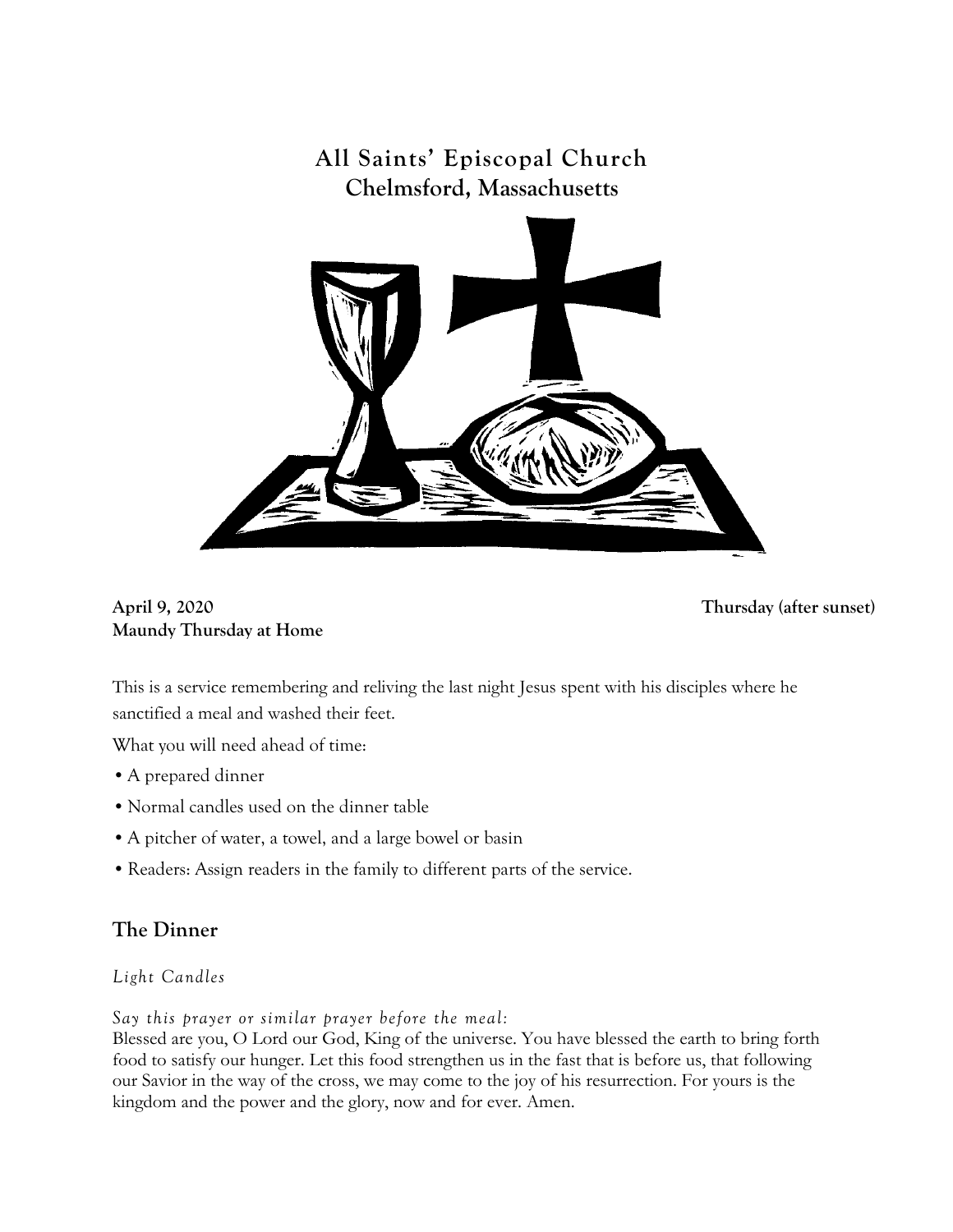### *At the end of dinner say this prayer:*

Almighty Father, whose dear Son, on the night before he suffered, sanctified the meal and instituted the Sacrament of his Body and Blood: Mercifully grant that we may receive it thankfully in remembrance of Jesus Christ our Lord, who in these holy mysteries gives us a pledge of eternal life; and who now lives and reigns with you and the Holy Spirit, one God, for ever and ever. Amen.

### **The Reading of the Gospel** *(Read either continuous version or parts version).*

### **John 13:1-17, 31-35 (Continuous version)**

Now before the festival of the Passover, Jesus knew that his hour had come to depart from this world and go to the Father. Having loved his own who were in the world, he loved them to the end. The devil had already put it into the heart of Judas son of Simon Iscariot to betray him. And during supper Jesus, knowing that the Father had given all things into his hands, and that he had come from God and was going to God, got up from the table, took off his outer robe, and tied a towel around himself. Then he poured water into a basin and began to wash the disciples' feet and to wipe them with the towel that was tied around him. He came to Simon Peter, who said to him, "Lord, are you going to wash my feet?" Jesus answered, "You do not know now what I am doing, but later you will understand." Peter said to him, "You will never wash my feet." Jesus answered, "Unless I wash you, you have no share with me." Simon Peter said to him, "Lord, not my feet only but also my hands and my head!" Jesus said to him, "One who has bathed does not need to wash, except for the feet, but is entirely clean. And you are clean, though not all of you." For he knew who was to betray him; for this reason he said, "Not all of you are clean."

After he had washed their feet, had put on his robe, and had returned to the table, he said to them, "Do you know what I have done to you? You call me Teacher and Lord–and you are right, for that is what I am. So if I, your Lord and Teacher, have washed your feet, you also ought to wash one another's feet. For I have set you an example, that you also should do as I have done to you. Very truly, I tell you, servants are not greater than their master, nor are messengers greater than the one who sent them. If you know these things, you are blessed if you do them."

"Now the Son of Man has been glorified, and God has been glorified in him. If God has been glorified in him, God will also glorify him in himself and will glorify him at once. Little children, I am with you only a little longer. You will look for me; and as I said to the Jews so now I say to you, 'Where I am going, you cannot come.' I give you a new commandment, that you love one another. Just as I have loved you, you also should love one another. By this everyone will know that you are my disciples, if you have love for one another."

### **John 13:1-17, 31-35 (Parts version)**

Narrator: Now before the festival of the Passover, Jesus knew that his hour had come to depart from this world and go to the Father. Having loved his own who were in the world, he loved them to the end. The devil had already put it into the heart of Judas son of Simon Iscariot to betray him. And during supper Jesus, knowing that the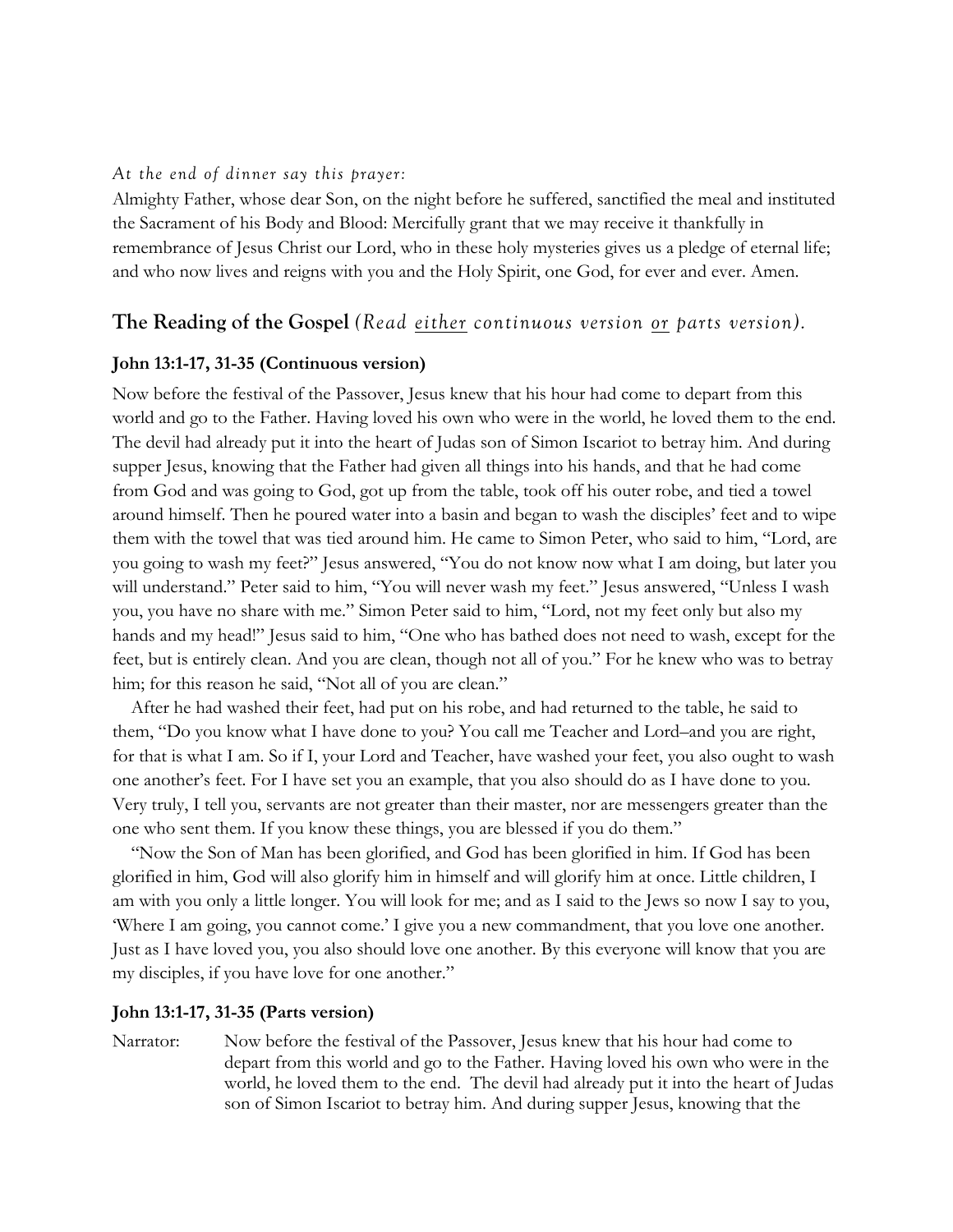|           | Father had given all things into his hands, and that he had come from God and was<br>going to God, got up from the table, took off his outer robe, and tied a towel around<br>himself. Then he poured water into a basin and began to wash the disciples' feet and<br>to wipe them with the towel that was tied around him. He came to Simon Peter,<br>who said to him,                                                                                                                                                                                                                                                                                                                                                                                                                                                                                                                                                                                                                                                                                                                                                                                                                                                                                                               |
|-----------|---------------------------------------------------------------------------------------------------------------------------------------------------------------------------------------------------------------------------------------------------------------------------------------------------------------------------------------------------------------------------------------------------------------------------------------------------------------------------------------------------------------------------------------------------------------------------------------------------------------------------------------------------------------------------------------------------------------------------------------------------------------------------------------------------------------------------------------------------------------------------------------------------------------------------------------------------------------------------------------------------------------------------------------------------------------------------------------------------------------------------------------------------------------------------------------------------------------------------------------------------------------------------------------|
| Peter:    | "Lord, are you going to wash my feet?"                                                                                                                                                                                                                                                                                                                                                                                                                                                                                                                                                                                                                                                                                                                                                                                                                                                                                                                                                                                                                                                                                                                                                                                                                                                |
| Jesus:    | "You do not know now what I am doing, but later you will understand."                                                                                                                                                                                                                                                                                                                                                                                                                                                                                                                                                                                                                                                                                                                                                                                                                                                                                                                                                                                                                                                                                                                                                                                                                 |
| Peter:    | "You will never wash my feet."                                                                                                                                                                                                                                                                                                                                                                                                                                                                                                                                                                                                                                                                                                                                                                                                                                                                                                                                                                                                                                                                                                                                                                                                                                                        |
| Jesus:    | "Unless I wash you, you have no share with me."                                                                                                                                                                                                                                                                                                                                                                                                                                                                                                                                                                                                                                                                                                                                                                                                                                                                                                                                                                                                                                                                                                                                                                                                                                       |
| Peter:    | "Lord, not my feet only but also my hands and my head!"                                                                                                                                                                                                                                                                                                                                                                                                                                                                                                                                                                                                                                                                                                                                                                                                                                                                                                                                                                                                                                                                                                                                                                                                                               |
| Jesus:    | "One who has bathed does not need to wash, except for the feet, but is entirely<br>clean. And you are clean, though not all of you."                                                                                                                                                                                                                                                                                                                                                                                                                                                                                                                                                                                                                                                                                                                                                                                                                                                                                                                                                                                                                                                                                                                                                  |
| Narrator: | For he knew who was to betray him; for this reason he said, "Not all of you are<br>clean." After he had washed their feet, had put on his robe, and had returned to the<br>table,                                                                                                                                                                                                                                                                                                                                                                                                                                                                                                                                                                                                                                                                                                                                                                                                                                                                                                                                                                                                                                                                                                     |
| Jesus:    | "Do you know what I have done to you? You call me Teacher and Lord-and you are<br>right, for that is what I am. So if I, your Lord and Teacher, have washed your feet,<br>you also ought to wash one another's feet. For I have set you an example, that you<br>also should do as I have done to you." Very truly, I tell you, servants are not greater<br>than their master, nor are messengers greater than the one who sent them. If you<br>know these things, you are blessed if you do them. "Little children, I am with you<br>only a little longer. You will look for me; and as I said to the Jews so now I say to<br>you, Where I am going, you cannot come. I give you a new commandment, that you<br>love one another. Just as I have loved you, you also should love one another. By this<br>everyone will know that you are my disciples, if you have love for one another."<br>"Little children, I am with you only a little longer. You will look for me; and as I said<br>to the Jews so now I say to you, 'Where I am going, you cannot come. I give you a<br>new commandment, that you love one another. Just as I have loved you, you also<br>should love one another. By this everyone will know that you are my disciples, if you<br>have love for one another.' |

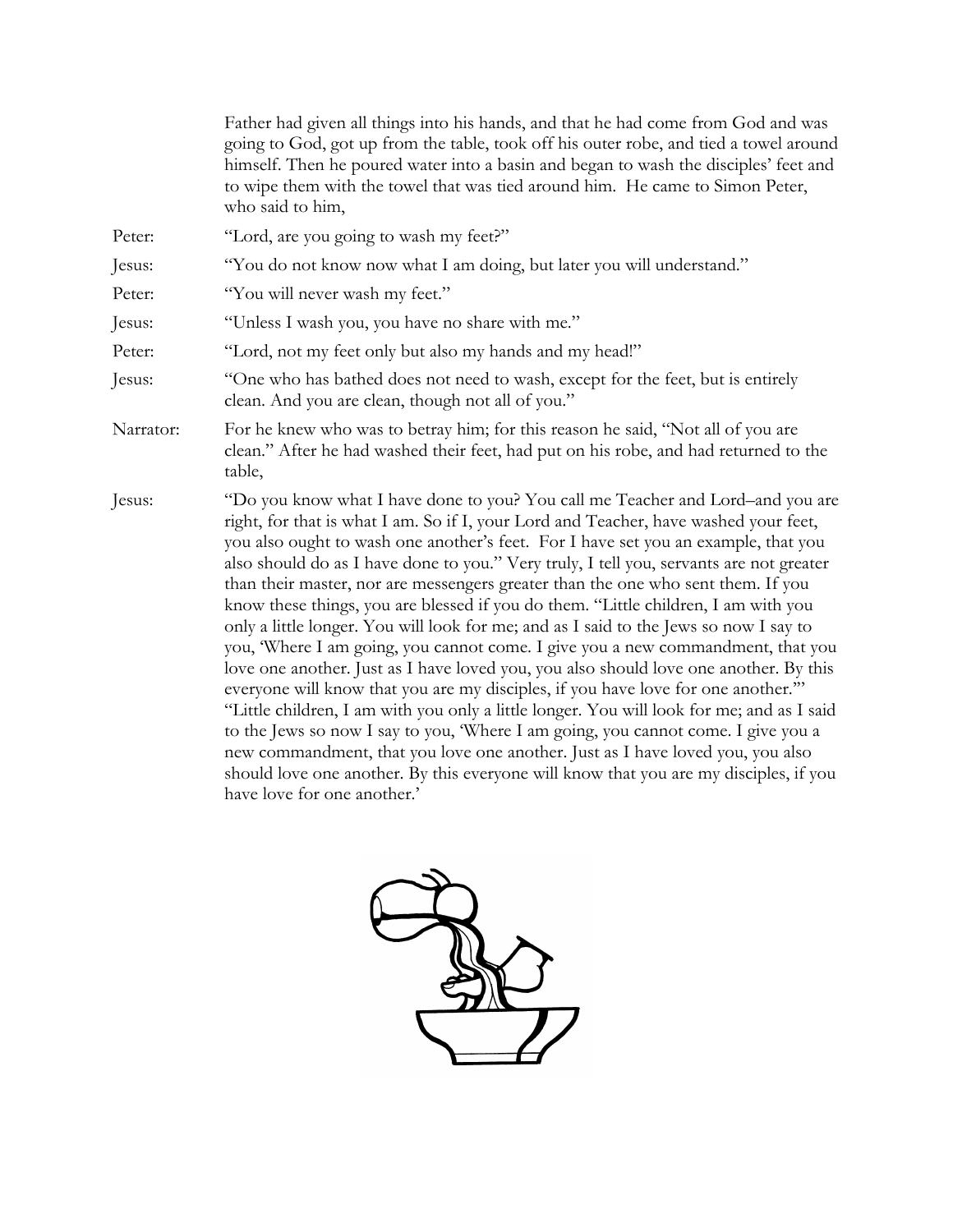### **The Washing of Feet/Hands**

### *Introduced with the following words:*

On the night before his death, Jesus set an example for his disciples by washing their feet, an act of humble service. He taught that strength and growth in the life of the Kingdom of God come not by power, authority, or even miracle, but by such humble service. Let us all remember his example and learn to love one another as he loved us. This evening we follow his example and wash one another as a concrete expression of his love for us and our love for one another.

*Take turns washing one another's feet or hands by pouring water from the pitcher and then toweling dry.*



*Option for the musically inclined: Sing this song as others are washing*

Vords: David Haas (b. 1957), based on a Navaho prayer © 1987 GIA Publications, Inc. Ausic: David Haas (b. 1957) @ 1987. GIA Publications. Inc.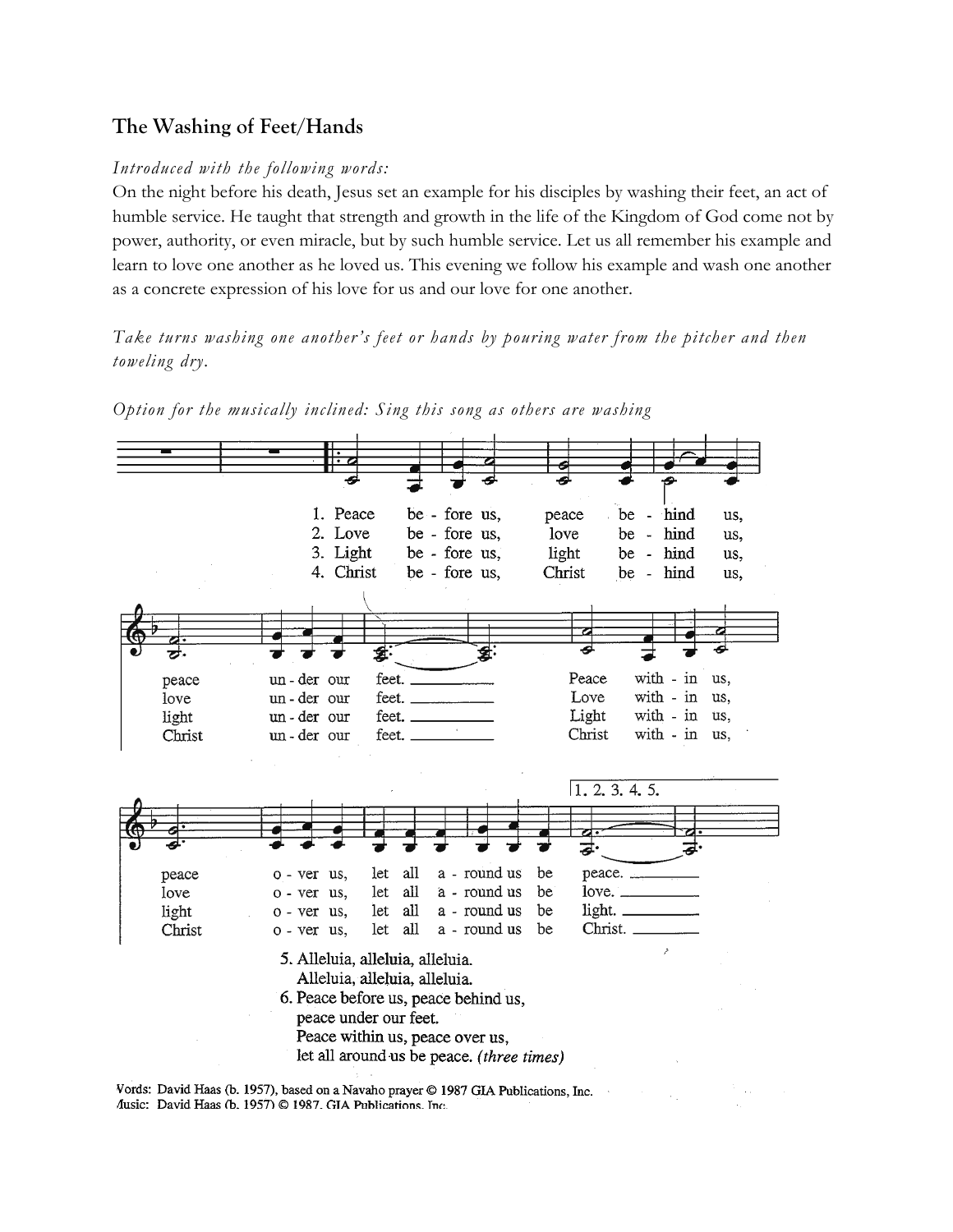### **After the washing is over say The Lord's Prayer together**:

Our Father, who art in heaven, hallowed be thy Name, thy kingdom come, thy will be done, on earth as it is in heaven. Give us this day our daily bread. And forgive us our trespasses, as we forgive those who trespass against us. And lead us not into temptation, but deliver us from evil. For thine is the kingdom, and the power, and the glory, for ever and ever. Amen.

## **Concluding Prayer**

Almighty and eternal God, as we follow in the footsteps of your Son Jesus this Holy Week, so draw our hearts to you, so guide our minds, so fill our imaginations, so control our wills, that we may be wholly yours, utterly dedicated to you; and then use us, we pray, as you will, and always to your glory and the welfare of your people; through our Lord and Savior Jesus Christ. Amen.

*Extinguish Candles*